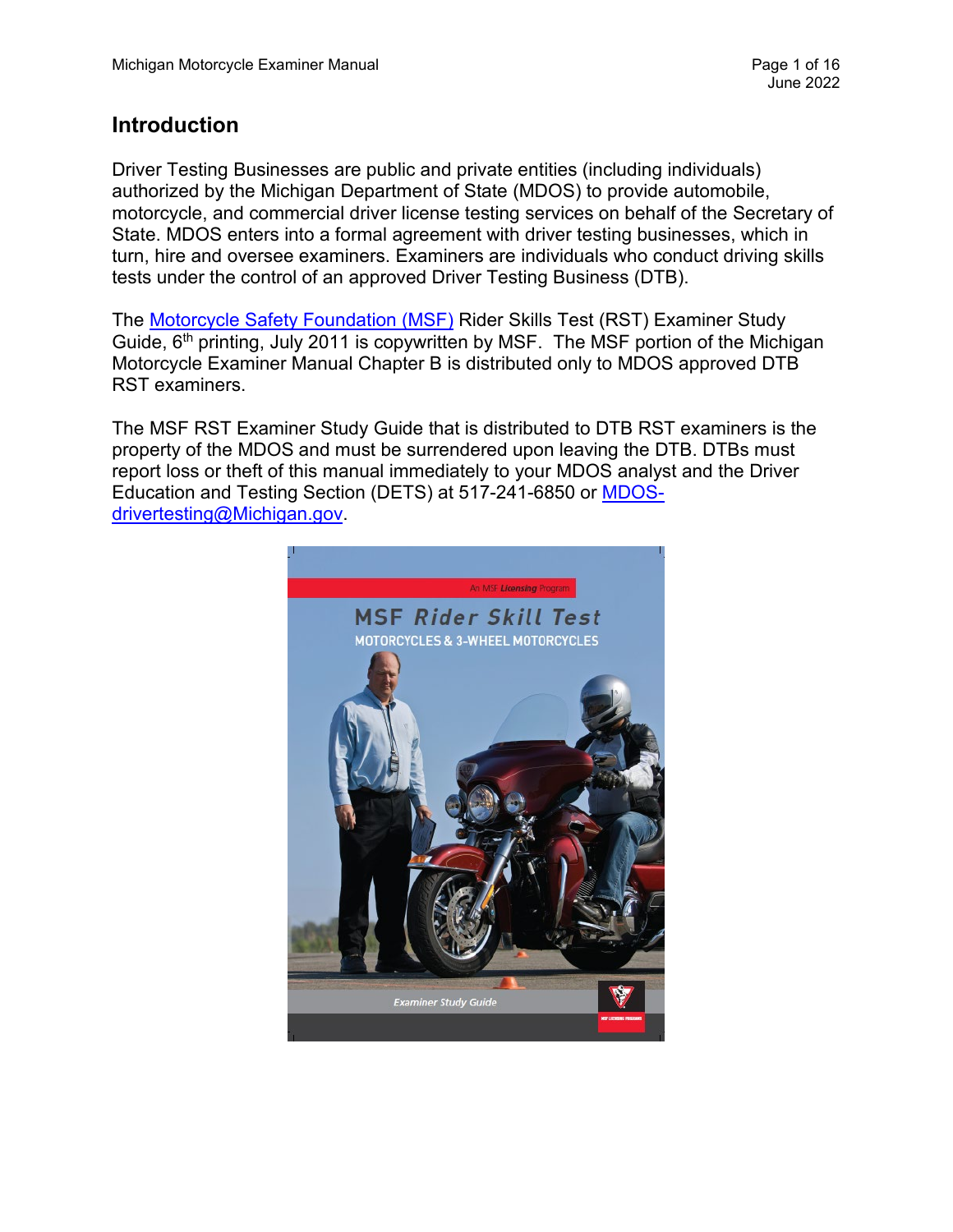In 2007, in response to a study by the [National Highway Traffic Safety Administration](https://www.nhtsa.gov/)  [\(NHTSA\)](https://www.nhtsa.gov/) finding that cycle fatalities had increased for ten years, MSF revised the cycle skills test to become the RST. The distribution and publishing of the MSF Examiner Study Guide, first included in Michigan Motorcycle Examiner Manual, Chapter B in 2011. The test course was improved to make it accessible for all types of manufactured motorcycles. Test speeds were reduced by half to bring more focus onto riding abilities. Two new maneuvers were added to address driving situations: the cone weave and quick stop.

The existing MDOS motorcycle examiners were retrained in early 2011, and MDOS rolled out the RST in October 2011 statewide. The current in-person RST examiner class is a two-day class (MSF manual, page 10) administered in Lansing by the Driver Education and Testing Section (DETS) staff.

In 2021, the DETS has introduced a self-paced training program taught on site by seasoned RST examiners at each DTB RST location. In conjunction with the use of online training and email correspondence with DETS to constantly monitor the new examiner candidate's progress. The training is conducted by each DTB and is required to be completed within six months to receive authorization; all scores must exceed 80%.

RST examiner candidates attending either the in-person or online examiner training courses must be actively employed and sponsored by an existing MDOS approved DTB.

The RST applicants are administered the skills test either using 2-Wheel or 3-Wheel motorcycles. The MSF RST was developed to assist examiners in conducting fair, accurate, and objective evaluations of the rider's performance for a Michigan licensing endorsement (MSF Examiner Study Guide, page 9). In Michigan, a 3-Wheel motorcycle may be semi enclosed, using a seat belt and steering wheel, and requiring a 2-Wheel license restriction. The RST is designed to use all types manufactured motorcycles complying with U.S. Department of Transportation (DOT) standards. An RST examiner may make a determine not to administer an RST if the vehicle that is not in compliance.

The Michigan Operator's License for automobile driving also includes the operation of autocycles. Recently the Polaris "Slingshot" was included in the definition of autocycles. If your DTB has questions or concerns about the test vehicle (aka motorcycle) please contact your assigned DETS analyst. The DTB is required to collect the test applicant and motorcycle information when scheduling the appointment. Questions that may arises about the motorcycle should be addressed at that time to avoid complications on the RST location later.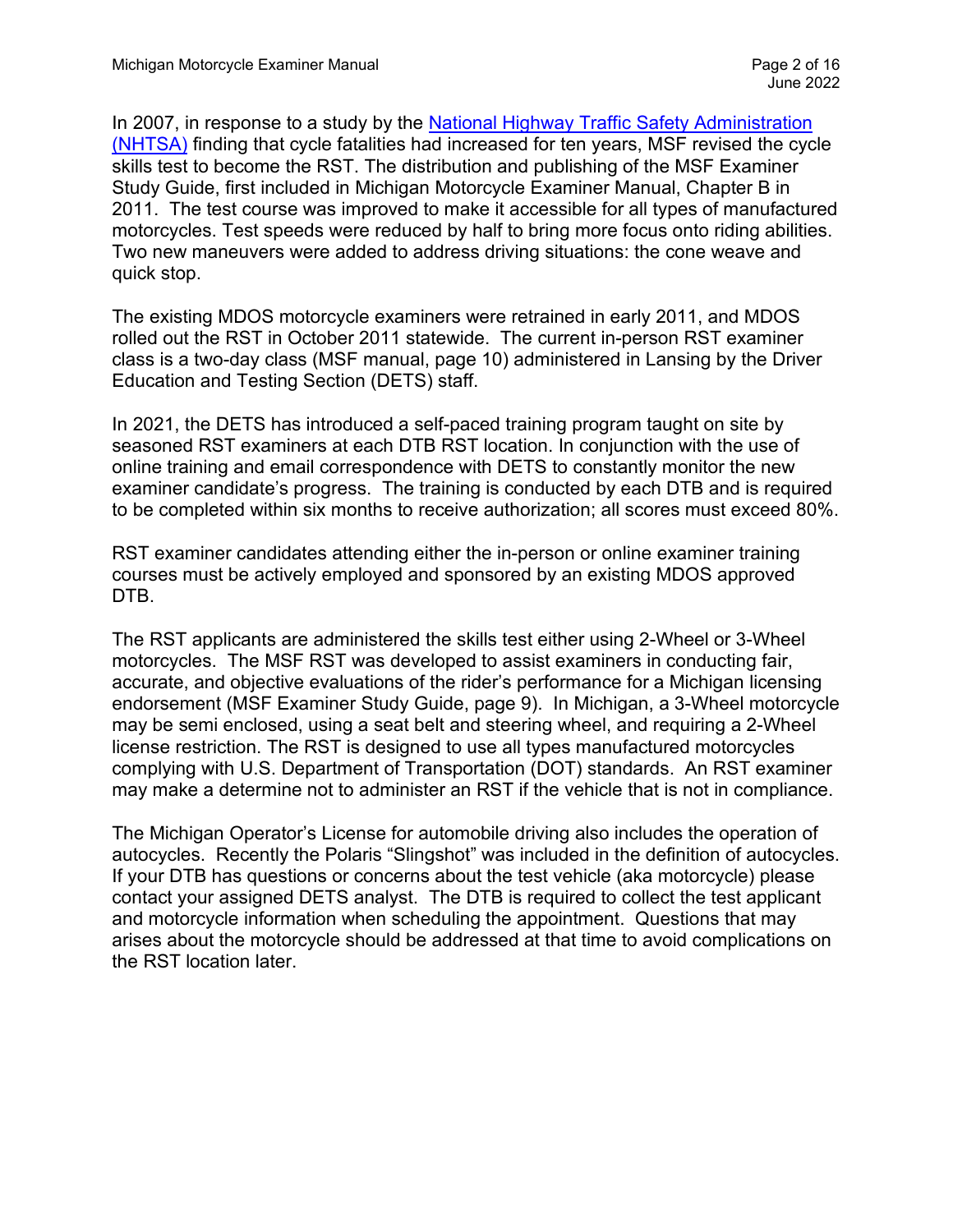## **Test Overview**

The RST examiner must be familiar with current technology devices to receive and send information. They will be required to use smart phones, computers, access the internet, send, and receive email messages, and use department webpage resources. They are to securely store test applicant information and communicate with their assigned analyst. They must be familiar with MDOS phone numbers and personnel that can facilitate testing and licensing.

The examiner should greet the applicant in a polite and professional manner. The applicant should then present the applicant with a copy of the DTB fee and refund policy. This must be done for every applicant. Even if fees were discussed over the telephone, the DTB is required to present a written copy of the DTB fee and refund policy to every applicant.

DTBs accomplish this requirement in a variety of ways. For example, you may have a copy of the policy laminated that is kept on your clipboard and you may present that to the applicant to read. Some DTBs have photocopies of the policy made that have applicant signature lines which are retained by the driver testing business. After informing the applicant of the DTB fee and refund policy the examiner should collect the test fee.

The test applicant should arrive with another licensed motorcycle rider. The test applicant may bring the motorcycle on a trailer. If the applicant arrives alone on their motorcycle, you should remind them that the motorcycle Temporary Instruction Permit (TIP) does not give them the authority to ride alone and they could get ticketed by the police. You can still administer the RST. The TIP allows the rider to have another cycle endorsement holder to ride on or next to the applicant on another bike or in a car.

If present, any passenger(s) must remain away from the vehicle and outside the 70' x 115' test course area (course buffer). An interpreter may assist the RST examiner with the instructions but should then step away during each exercise. Spectators including facilitators must keep off the test area

The Michigan motorcycle test is to be conducted in three phases. The first part is the document and motorcycle inspection. The second part is the performance test or actual skills test. Lastly is the summary and feedback.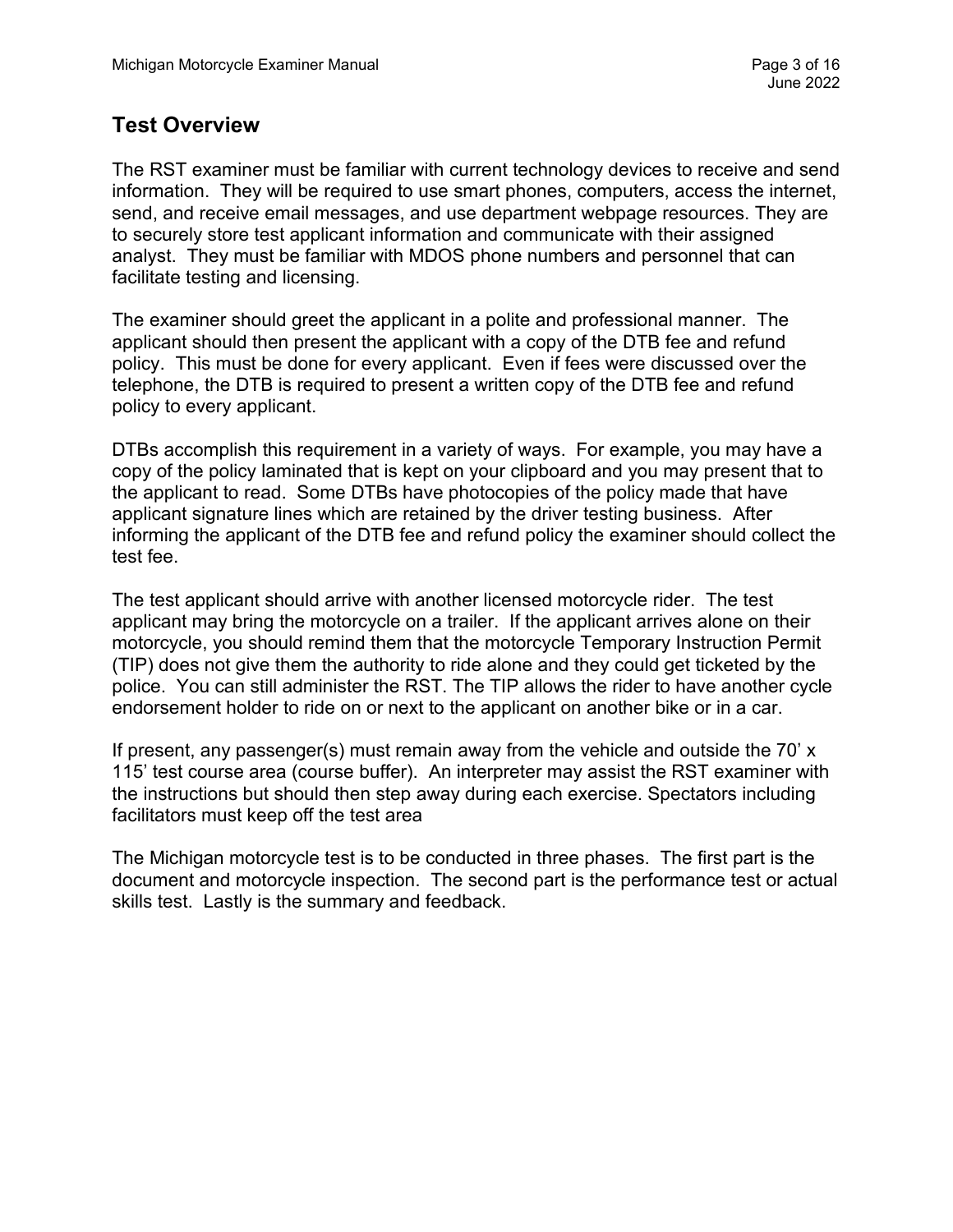All RST examiners are required to:

- Wear their MDOS issued examiner identification (ID) badge
- Have in their immediate possession the following testing documents:
	- o Michigan Motorcycle Examiner Manual
	- o [Standard Verbal Instructions 2 & 3 Wheel Motorcycle RST](https://www.michigan.gov/sos/-/media/Project/Websites/sos/05preston/MI_RST_2_and_3-Wheel_Motorcycle_Instructions_with_Diagram.pdf?rev=e641be0c783b42fa993fda156779ea54&hash=BE70DBA083D9F5738977DD0AFDF7E36B)
	- o [Motorcycle RST Automatic Failures List](https://www.michigan.gov/documents/sos/MI_RST_Automatic_Failures_List_690656_7.pdf)
	- o [Notice to Unsuccessful Motorcycle Test Applicants](https://www.michigan.gov/documents/sos/Notice_to_unsuccessful_motorcycle_test_applicants_358693_7.pdf)
	- o [2-Wheel Motorcycle RST Score Sheet](https://www.michigan.gov/documents/sos/MI_RST_2-Wheel_score_sheet_06032011_355541_7.pdf)
	- o [3-Wheel Motorcycle RST Score Sheet](https://www.michigan.gov/documents/sos/MI_RST_3-Wheel_score_sheet_06032011_355542_7.pdf)
- Complete the Michigan RST 2-Wheel or 3-Wheel scoresheet when administering the RST
- Use of an actual hand-held conventional stopwatch
- Use of a clipboard when completing the RST scoresheet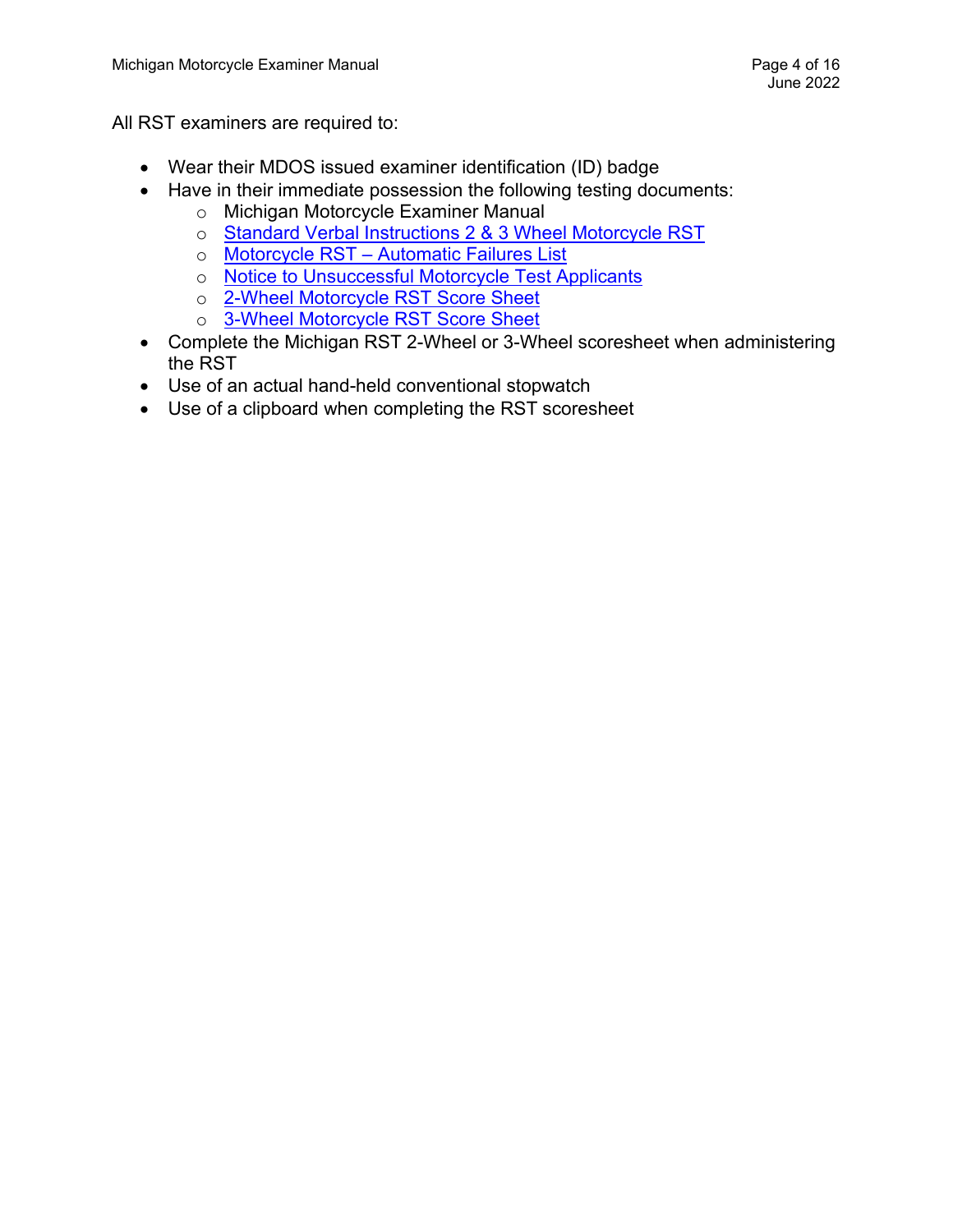## **Documents**

Next, ask the applicant for their testing documents. The applicant must have valid testing document(s), insurance, and motorcycle registration. The examiner will then complete the top portion of the score sheet. Before beginning the skills test, the examiner will have the applicant sign the score sheet, and then issue the test applicant the financial receipt for the skills test.

DTBs may accept photocopies, scanned copies, or be presented with an electronic version on an electronic device the driver testing documents listed below from the driving skills test applicant:

- Motorcycle registration
- Certificate of insurance for the motorcycle

The Michigan RST applicant is required to have their motorcycle must be registered and plated as a cycle. Both the registration and insurance are required to be current and not expired. Other states have different rules, so the examiner is required only to inspect the out-of-state current plate and note it on the scoresheet. Mopeds are not permitted to be administered the RST.



The original documents listed below must be presented to the RST Examiner by the driving skills test applicant. Both documents must be current and not expired, note you are eligible to accept on the date of expiration.

- Michigan Driver license with photograph identification (plastic) or Passport, State ID, or Student ID if Michigan driver license is not accessible
- Legacy or CARS generated Temporary Instruction Permit (paper)

The Temporary Instruction Permit (TIP) is issued for an Operator's License and allows a permit holder to practice driving when accompanied by a licensed, adult motorcycle endorsed rider. The Motorcycle TIP is issued by the MDOS branch office to a test applicant over the age of 18 years old. It is valid for 180 days from the date of issue. If the TIP expires on a weekend or holiday (when branch offices are closed) the examiner can accept it up to and including the next business day that the branches are open.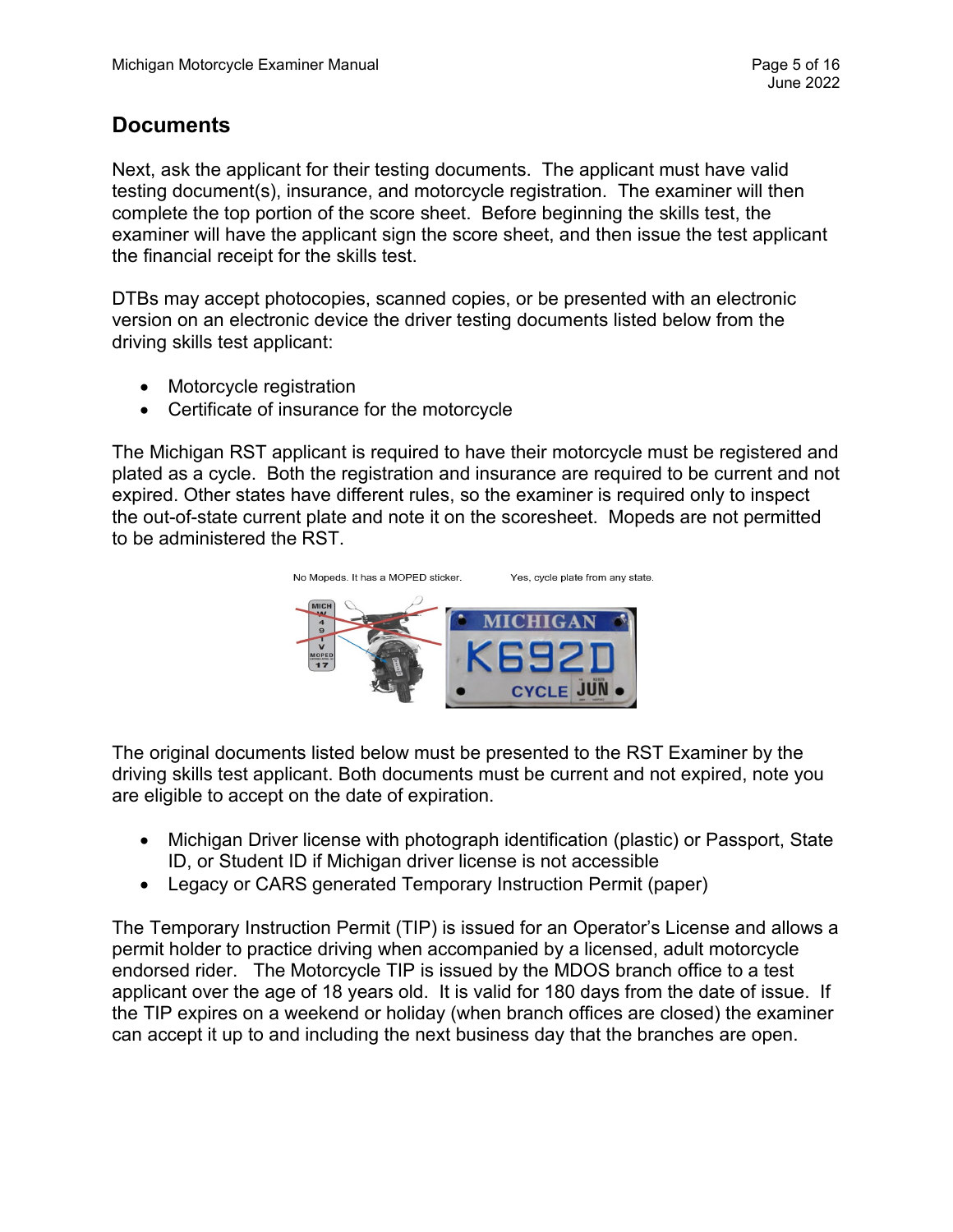#### Michigan Temporary Motorcycle Permit

Driver's License Number: Driver's License Type: Motorcycle TIP Endorsements: NONE Restrictions: CO - Corrective Lens Original Issue Date: 09-14-2021 Road Test Eligibility Date: 09-14-2021 Expiration Date: 03-13-2022

Date of Birth: Gender: Eye Color: Brown Height: 5'03"

This permit must accompany a valid driver's license. See address on driver's license.

I certify the above information is true and correct. I do not have any physical or mental disability which affects my ability to operate a motor vehicle safely nor have I experienced any loss or impairment of consciousness in the past six months (chauffeur 12 months). I understand my signature may be retained and used by programs administered by the Department of State.

NOTE: IT IS A CRIME TO MAKE A FALSE STATEMENT OR CONCEAL A MATERIAL FACT WHEN APPLYING FOR A DRIVER'S LICENSE.

09-14-2021 279 42KD9RMKTRK 16.00

#### Information Regarding Your Michigan Temporary Motorcycle Permit

This permit allows you to operate a motorcycle while under the constant visual supervision of a licensed Motorcycle Operator at least 18 years old. You must also have a valid Operator's or Chauffeur's License in your possession.

You cannot operate a motorcycle with a passenger or at night. You may only have two motorcycle Temporary Instruction Permits within a 10-year period. Persons 18 and over who fail the road skills test twice and everyone under the age of 18 must present a motorcycle safety course completion certificate.

To obtain your permanent motorcycle endorsement you must pass a road skills test administered by an approved examiner. A list of approved examiners is available at Michigan.gov/SOS. Once a passing skills test result is submitted by the Driver Testing Business a return visit to your local branch office may not be required.

### **Some Examples of RST Document Failures**

- Missing or expired motorcycle TIP.
- Missing or expired Michigan driver license (cycle endorsement TIP is not valid without accompanying license).
- Missing or expired motorcycle license plate or registration.
- Missing or expired vehicle insurance for specific motorcycle.
- No rental agreement provided for a rental motorcycle.
- Missing permission letter for a motorcycle with a dealer plate.
- Vehicle presented for test is not a motorcycle, i.e., has a moped decal or meets the legal definition of a moped.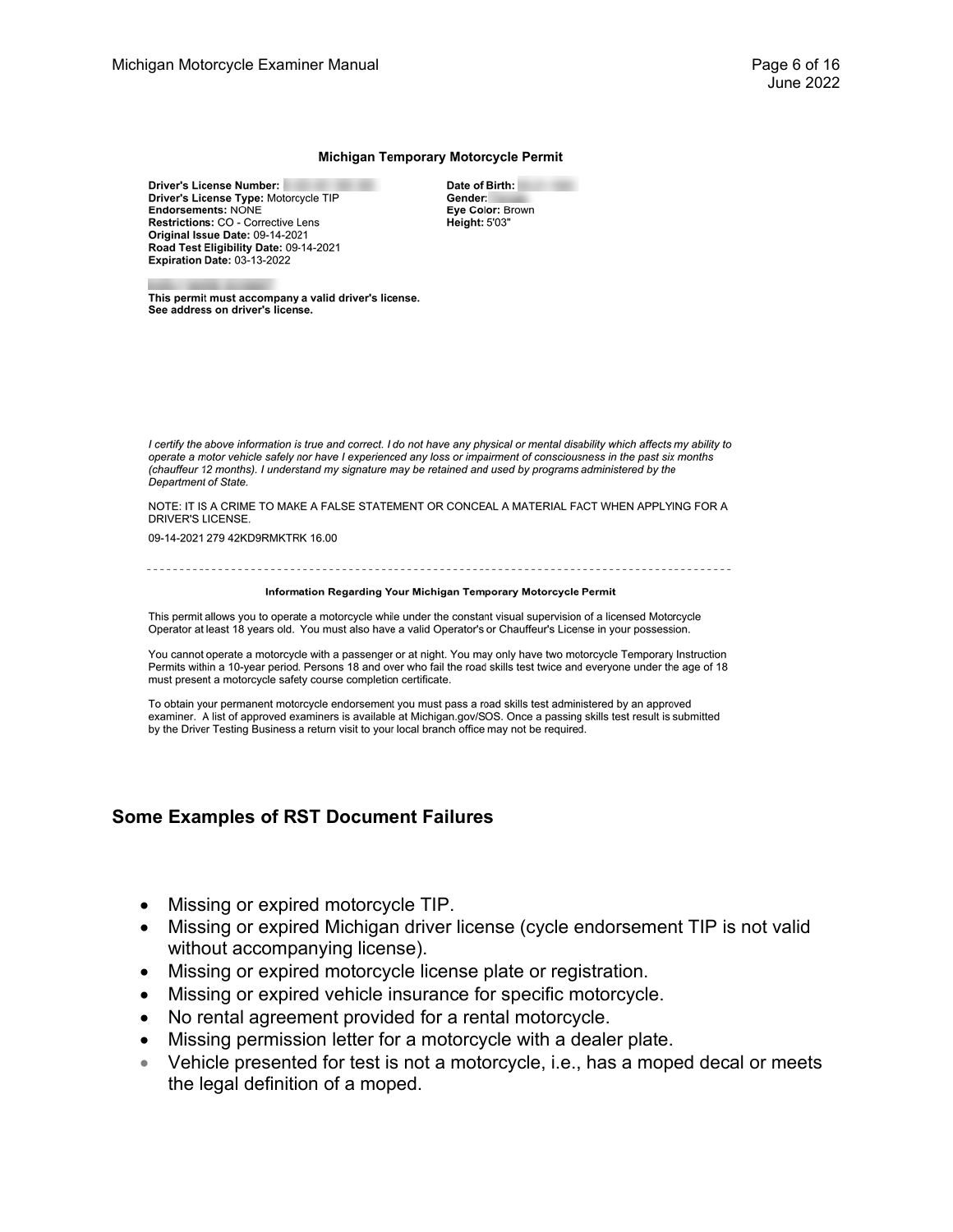## **Inspection**

In Michigan, all RST applicants are required to wear a helmet, no exceptions. The helmet must be nationally rated shown by an inspection sticker such as "DOT, SNELL, US, ANGI" and/or constructed with least 1" of rigid insulation lining the inside of the helmet with a firmly attached chin strap. Safety issues will end the RST and prohibit the examiner from administering the RST. After a rider has received their Michigan motorcycle endorsement, have two years riding experience, age 21-years or older, and they meet insurance requirements, then helmets are optional.

The purpose of the motorcycle inspection is to determine if the motorcycle is safe to operate. The examiner must conduct a complete motorcycle safety inspection before proceeding to the Rider Skills Test (RST). If the applicant cannot locate or operate one of the components, the examiner may help; however, such assistance must be noted in the comments section of the scoring form.

For purposes of the inspection, safety equipment is divided into two categories, mandatory and discretionary. Mandatory equipment appears in bold print while discretionary equipment appears in regular print. If any of the mandatory safety equipment is missing or inoperable, the test must be terminated, and reported as an equipment failure.

If discretionary safety equipment if missing or inoperable, the examiners must evaluate the rider or passenger safety, and then use their judgment to determine if the motorcycle is safe used for the RST. Examiners should document all missing or inoperable discretionary items in the comments section of the scoring sheet. Then advise the test applicant to have the item repaired after the test.

*Continued the next page.*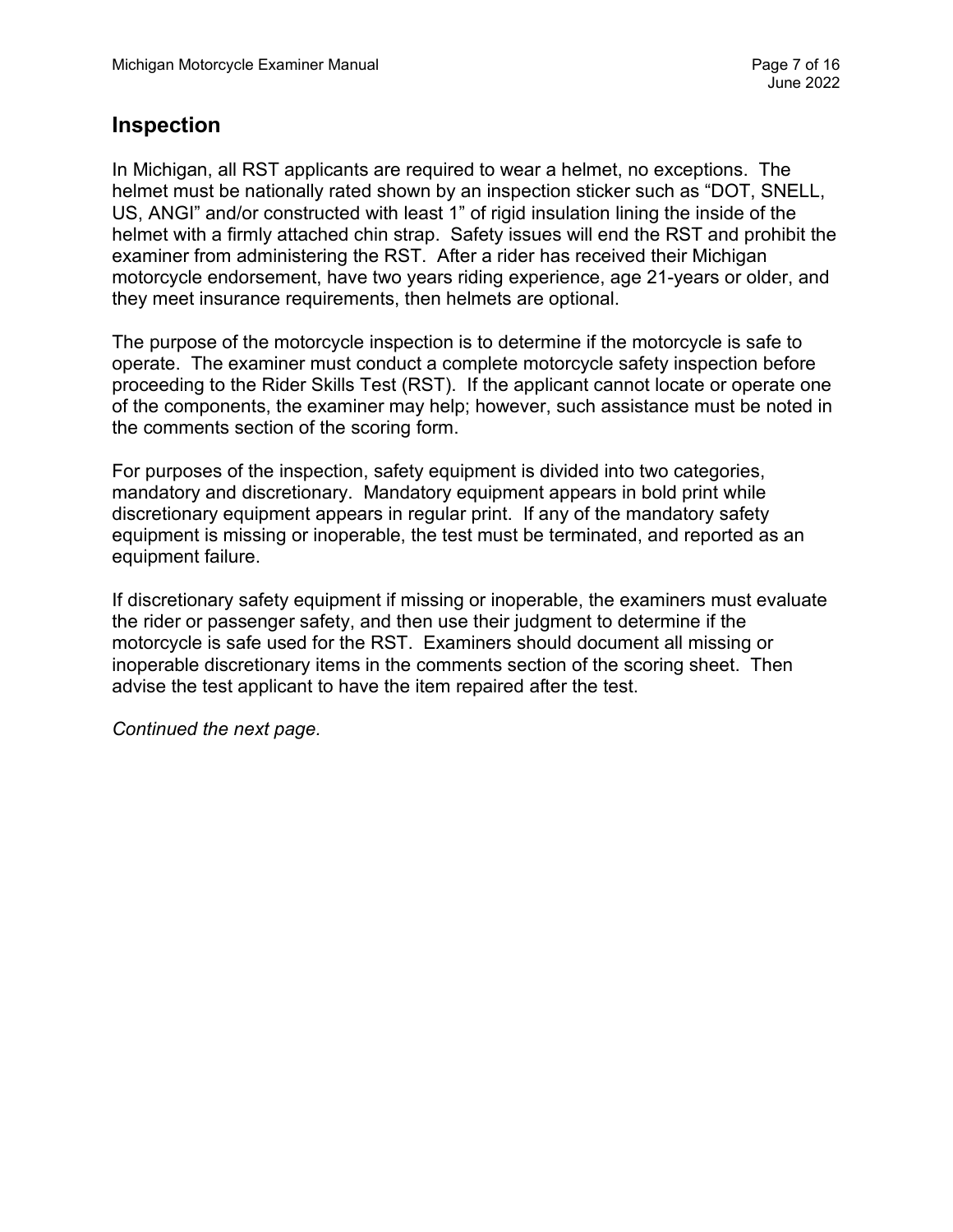Examiners should have the test applicant pull the motorcycle up to the starting T on the test pad. The examiner should begin the safety inspection moving in a clockwise direction around the motorcycle. The motorcycle should have the items below and the mandatory equipment in bold text, if broke or missing, then the test is an Automatic Failure (AF).

- **Helmet\***
- **Cycle license plate\***
- Left rearview mirror
- Horn
- Tires (proper inflation, no cords showing,)
- Headlights
- **Handlebars no more than 30" high\***
- Measure vertically over the lowest point of the unoccupied seat to a horizontal line extending from the grips. (Do not measure directly from the seat to the grips.)
- **Saddle permanently mounted (3W seat with seatbelt) \***
- Turn signals
- Taillights
- **Rear Brakes/brake lights\***

During the safety inspection, the examiner also checks for obvious fluid leaks, damaged suspension, and exhaust system. If the motorcycle passes the inspection, the test applicant and the examiner may proceed to the skills test.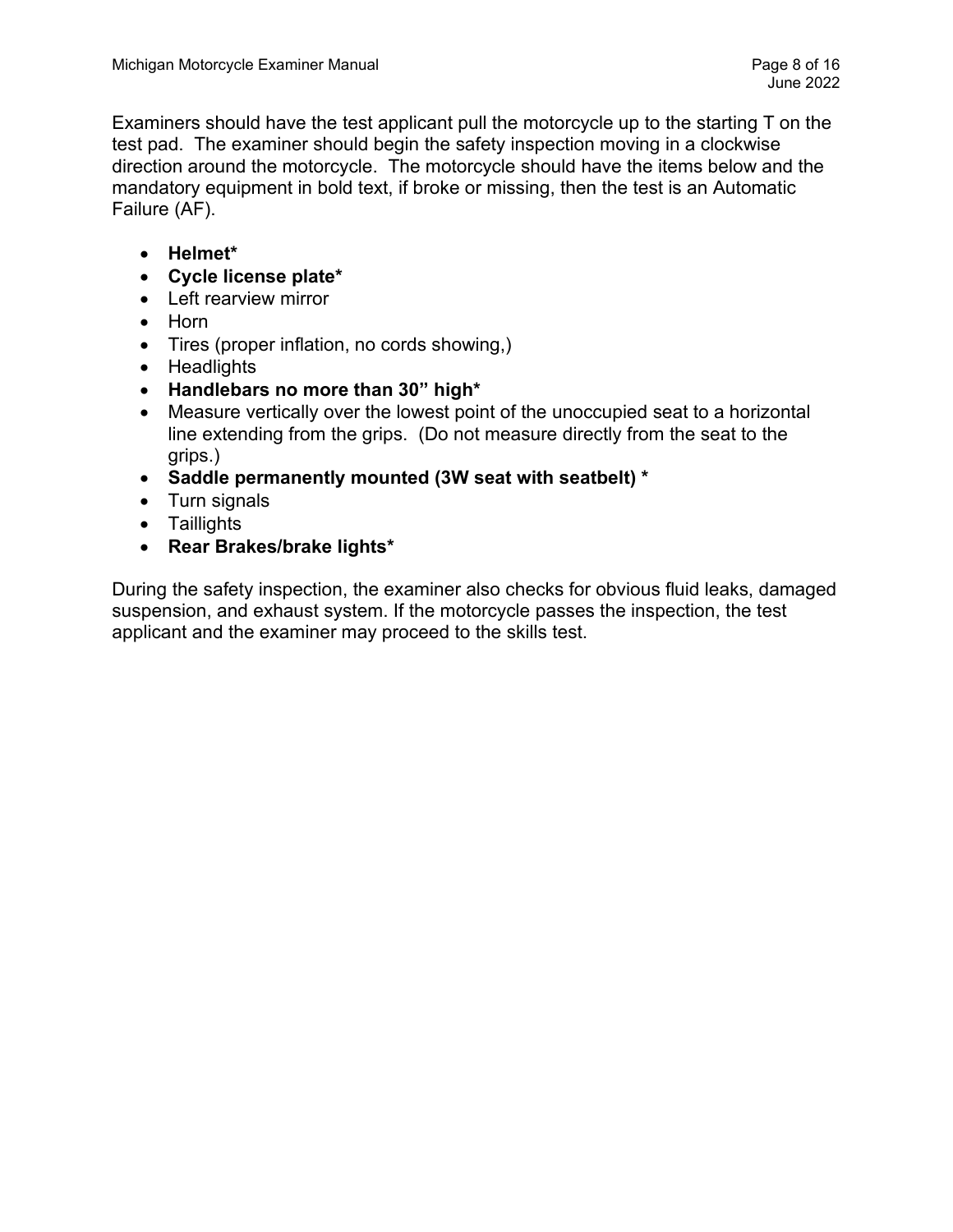# **Rider Skills Test Administration**

The [Standard Verbal Instructions \(SVI\)](https://www.michigan.gov/sos/-/media/Project/Websites/sos/05preston/MI_RST_2_and_3-Wheel_Motorcycle_Instructions_with_Diagram.pdf?rev=e641be0c783b42fa993fda156779ea54&hash=BE70DBA083D9F5738977DD0AFDF7E36B) were initially introduced by and provided by MSF in the MSF RST Examiner Study Guide. With MSF authorization, MDOS implemented additional standards. Do not read the SVI until the document and motorcycle inspection procedures have been completed.

The front page is exclusively for 2-Wheel motorcycles and the back side for 3-Wheel motorcycles. The SVI must be read word-for-word to each test applicant, every time, for every test administered. After each section is read out loud to the applicant, then the examiner is permitted paraphrase to ensure correct understanding. Lastly always then show the diagram and explain.

Once the initial instructions start, it is the official start of the test. In essence, if an applicant is walking the motorcycle to the first starting T on the test pad and it accidently falls on its side, - no problem, the test has not started. However, once on the starting T, and the examiner begins to read if the applicant at any time, somehow loses control of the motorcycle and it falls, the test is over, and it is an Automatic Failure (AF). The examiner positioning is part of the reading of the SVI. See the RST Examiner Study Guide, pages 22-32 and 37-47 for proper use.

Each RST consists of four exercises – in order of difficulty. If the test applicant is not performing to the MSF standards and exceed the maximum passing score, the RST ends even if it is during the first exercise.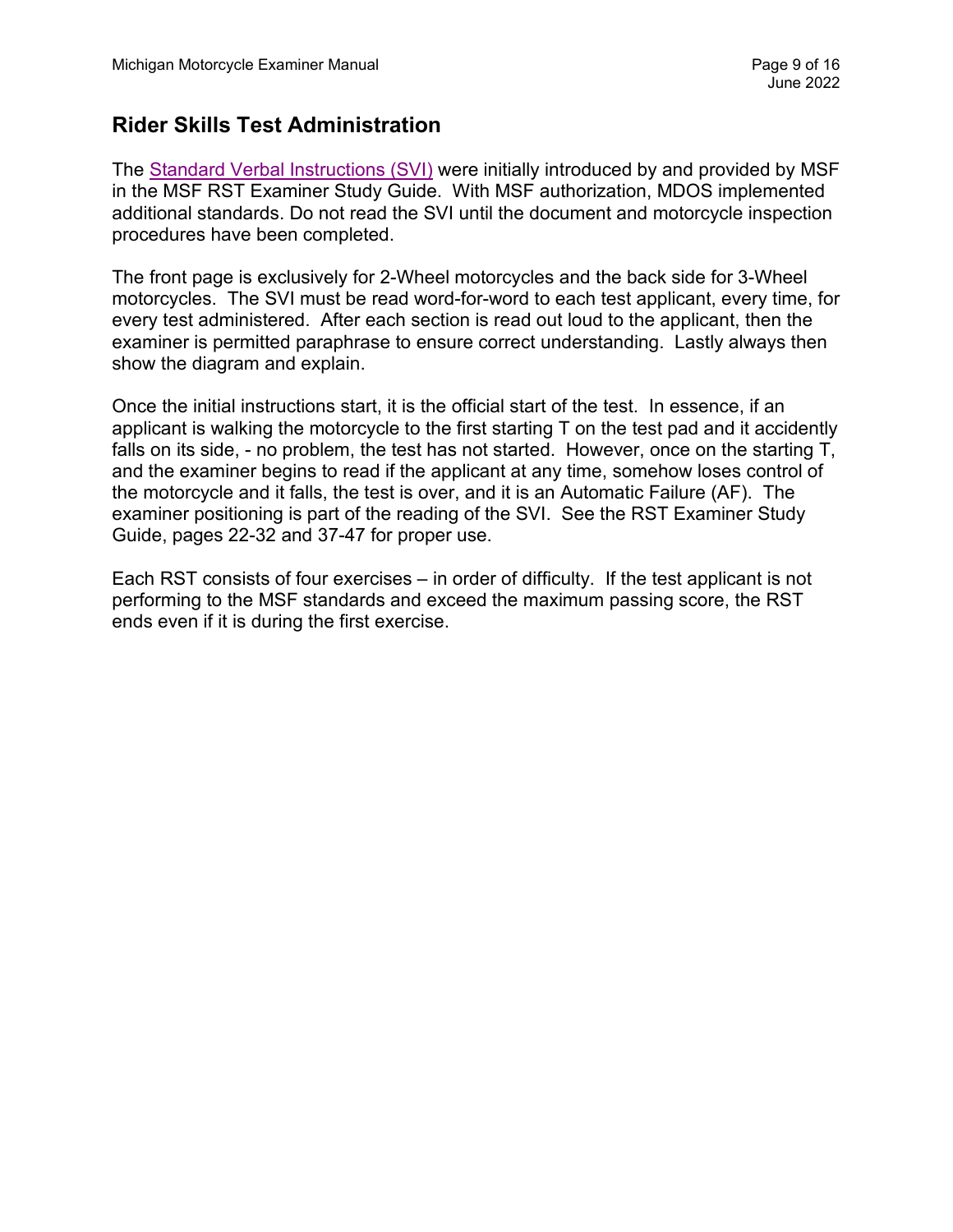## **Michigan RST Scoresheet**.

The RST 2W and 3W scoresheets are posted on the department webpage in a printable format. It is different for each because there are different exercises. Each scoresheet is listed and coincide with the SVI. The scoresheet was initially introduced by MSF and with their authorization MDOS applied additional Michigan standards to conform the vehicle code. MDOS requires the driver's license be applied correctly to all test documents. When completing the scoresheet often it is not written legibly, and other heading information is missing. DETS staff will contact the examiner to make the needed corrections. Extreme mistakes or issues of improper testing are violations of the DTB Agreement. Once the examiner begins to fill in a score sheet for the test, the scoresheet becomes state property and cannot be shared with the applicant. It must be added with other scoresheets, returned to MDOS as part of the monthly report submission.

## **[2-Wheel RST Score Sheet](https://www.michigan.gov/documents/sos/MI_RST_2-Wheel_score_sheet_06032011_355541_7.pdf) [3-Wheel RST Score Sheet](https://www.michigan.gov/documents/sos/MI_RST_3-Wheel_score_sheet_06032011_355542_7.pdf)**

|                            |                                                               |                                                |         |                                                                   |                                      |                                                  |                     |                                                  |                          |                      |                                  | <b>Clear Form</b>                        |  |  |
|----------------------------|---------------------------------------------------------------|------------------------------------------------|---------|-------------------------------------------------------------------|--------------------------------------|--------------------------------------------------|---------------------|--------------------------------------------------|--------------------------|----------------------|----------------------------------|------------------------------------------|--|--|
| <b>Applicant Name</b>      |                                                               |                                                |         |                                                                   |                                      | Org - Test Site #                                |                     | Plate #                                          |                          |                      | 1                                |                                          |  |  |
|                            |                                                               |                                                |         |                                                                   |                                      |                                                  |                     |                                                  |                          |                      | <b>Start Time</b>                | ı                                        |  |  |
|                            |                                                               | <b>Driver's License Number</b>                 |         |                                                                   |                                      |                                                  | <b>Examiner #</b>   |                                                  | <b>Certificate #</b>     |                      |                                  |                                          |  |  |
|                            |                                                               |                                                |         |                                                                   |                                      |                                                  |                     |                                                  |                          |                      | am / pm                          |                                          |  |  |
|                            |                                                               |                                                |         |                                                                   |                                      | RIDER SKILL TEST SCORE SHEET- 2 WHEEL MOTORCYCLE |                     |                                                  |                          |                      | <b>Points Assessed</b>           |                                          |  |  |
|                            | <b>CONE WEAVE</b>                                             |                                                |         |                                                                   |                                      |                                                  |                     |                                                  |                          |                      | <b>CONE WEAVE</b>                |                                          |  |  |
|                            | Tire skips or hits cone(s)<br>3<br>5                          |                                                |         |                                                                   |                                      |                                                  |                     |                                                  |                          |                      |                                  |                                          |  |  |
|                            | Foot down<br>5<br>п                                           |                                                |         |                                                                   |                                      |                                                  |                     |                                                  |                          |                      |                                  |                                          |  |  |
|                            |                                                               |                                                |         |                                                                   |                                      |                                                  |                     |                                                  |                          |                      |                                  |                                          |  |  |
|                            |                                                               | A A A A Remarks                                |         |                                                                   |                                      |                                                  |                     |                                                  | <b>Maximum 10 points</b> |                      | <b>POINTS</b>                    |                                          |  |  |
| <b>EXERCISE 1</b>          | <b>NORMAL STOP</b>                                            |                                                |         |                                                                   |                                      |                                                  |                     |                                                  |                          |                      | <b>NORMAL STOP</b>               |                                          |  |  |
|                            | Skid                                                          |                                                |         |                                                                   |                                      |                                                  |                     |                                                  | 3                        | $\ddot{\phantom{a}}$ |                                  |                                          |  |  |
|                            |                                                               | Stopped position                               |         |                                                                   |                                      |                                                  |                     |                                                  |                          | в                    |                                  |                                          |  |  |
|                            |                                                               |                                                |         |                                                                   |                                      |                                                  |                     |                                                  |                          |                      |                                  |                                          |  |  |
|                            |                                                               |                                                |         |                                                                   |                                      |                                                  |                     |                                                  |                          |                      |                                  |                                          |  |  |
|                            | <b>Maximum 8 points</b><br>Remarks<br><b>TURN FROM A STOP</b> |                                                |         |                                                                   |                                      |                                                  |                     |                                                  |                          |                      |                                  | <b>POINTS</b><br><b>TURN FROM A STOP</b> |  |  |
|                            | Path<br>з<br>5                                                |                                                |         |                                                                   |                                      |                                                  |                     |                                                  |                          |                      |                                  |                                          |  |  |
|                            |                                                               | Foot down                                      |         |                                                                   |                                      |                                                  |                     | Ŧ                                                |                          | $\overline{\cdots}$  |                                  |                                          |  |  |
|                            |                                                               |                                                |         |                                                                   |                                      |                                                  |                     |                                                  |                          |                      |                                  |                                          |  |  |
| <b>EXEERCISE2</b>          |                                                               |                                                |         |                                                                   |                                      |                                                  |                     |                                                  |                          |                      |                                  |                                          |  |  |
|                            |                                                               |                                                | Remarks |                                                                   |                                      |                                                  |                     |                                                  | <b>Maximum 6 points</b>  |                      | <b>POINTS</b>                    |                                          |  |  |
|                            | <b>U-TURN</b>                                                 |                                                |         |                                                                   |                                      |                                                  |                     |                                                  |                          |                      | <b>U-TURN</b>                    |                                          |  |  |
|                            | Path                                                          |                                                |         |                                                                   |                                      |                                                  |                     |                                                  |                          | s                    |                                  |                                          |  |  |
|                            | Foot down<br>$\overline{\phantom{a}}$<br>$\Box$ 600cc or more |                                                |         |                                                                   |                                      |                                                  |                     |                                                  |                          |                      |                                  |                                          |  |  |
|                            | less than 600cc                                               |                                                |         |                                                                   |                                      |                                                  |                     |                                                  |                          |                      |                                  |                                          |  |  |
|                            | Remarks<br>Maximum 10 points                                  |                                                |         |                                                                   |                                      |                                                  |                     |                                                  |                          |                      |                                  | <b>POINTS</b>                            |  |  |
|                            |                                                               |                                                | TIME    | <b>STOPPING</b><br><b>RE-RIDE TIME</b><br><b>DISTANCE ALLOWED</b> |                                      |                                                  |                     |                                                  |                          |                      | QUICK STOP                       |                                          |  |  |
|                            |                                                               | <b>QUICK STOP</b>                              |         |                                                                   |                                      | <b>DISTANCE</b>                                  |                     |                                                  |                          |                      |                                  |                                          |  |  |
| <b>EXERCISE3</b>           |                                                               |                                                |         |                                                                   |                                      |                                                  |                     |                                                  |                          |                      |                                  |                                          |  |  |
|                            | $\overline{\mathbf{z}}$<br>3<br>4<br>1<br>s                   |                                                |         |                                                                   |                                      |                                                  |                     |                                                  |                          |                      |                                  |                                          |  |  |
|                            | Remarks<br><b>Maximum 5 points</b>                            |                                                |         |                                                                   |                                      |                                                  |                     |                                                  |                          | <b>POINTS</b>        |                                  |                                          |  |  |
|                            |                                                               | <b>OBSTACLE SWERVE</b>                         |         | TIME                                                              |                                      | <b>RE-RIDE TIME</b>                              |                     |                                                  |                          |                      | <b>OBSTACLE SWERVE</b>           |                                          |  |  |
| ٠                          | Path                                                          |                                                |         |                                                                   |                                      |                                                  |                     |                                                  | $\blacksquare$           |                      |                                  |                                          |  |  |
|                            |                                                               |                                                |         |                                                                   |                                      |                                                  |                     | Speed Standard for Swerve is 0.72 - 1.15 Seconds |                          |                      |                                  |                                          |  |  |
| <b>IXERCISE</b>            |                                                               |                                                |         |                                                                   |                                      |                                                  |                     |                                                  |                          |                      |                                  |                                          |  |  |
|                            |                                                               |                                                |         |                                                                   |                                      |                                                  |                     |                                                  |                          |                      |                                  |                                          |  |  |
|                            |                                                               |                                                | Remarks |                                                                   |                                      |                                                  |                     |                                                  | <b>Maximum 5 points</b>  |                      | <b>POINTS</b><br><b>STALLING</b> |                                          |  |  |
|                            | <b>ENGINE STALLING</b>                                        |                                                |         |                                                                   |                                      |                                                  |                     |                                                  |                          |                      |                                  |                                          |  |  |
|                            | 5<br>Stalling engine during any exercise<br>٦<br>3            |                                                |         |                                                                   |                                      |                                                  |                     |                                                  |                          |                      |                                  |                                          |  |  |
|                            | Remarks                                                       |                                                |         |                                                                   |                                      |                                                  |                     | 4 <sup>2</sup> occurrence, automatic failure     |                          |                      | <b>POINTS</b>                    |                                          |  |  |
|                            |                                                               | <b>Timing/Distance Chart</b>                   |         | <b>TEST TERMINATION</b>                                           |                                      |                                                  |                     |                                                  |                          |                      | <b>TEST TOTAL</b>                |                                          |  |  |
|                            |                                                               | 20 foot Timing Zone<br><b>Maximum Stopping</b> |         |                                                                   |                                      |                                                  | $\square$ Documents |                                                  |                          |                      |                                  |                                          |  |  |
| <b>Seconds</b>             |                                                               | <b>Distance</b>                                |         | $\Box$ Stalls engine four times                                   |                                      |                                                  | $\square$ Equipment |                                                  |                          |                      |                                  |                                          |  |  |
|                            |                                                               |                                                |         | $\Box$ Falls or drops the motorcycle                              |                                      |                                                  |                     |                                                  |                          |                      |                                  |                                          |  |  |
| $72 - 75$                  |                                                               | 20 Feet                                        |         |                                                                   |                                      |                                                  | $\square$ Oher:     |                                                  |                          |                      |                                  |                                          |  |  |
| $.76 - .79$<br>$.80 - .84$ |                                                               | 18 Feet<br>16 Feet                             |         |                                                                   | Commits an unsafe act                |                                                  | Remarks             |                                                  |                          |                      | <b>TOTAL POINTS</b>              |                                          |  |  |
| $85 - 90$                  |                                                               | 14 Feet                                        |         |                                                                   | $\Box$ Fails to understand or follow |                                                  |                     |                                                  |                          |                      | $0 - 10 = PASSING$               |                                          |  |  |
| $.91 - .97$                |                                                               | 13 Feet                                        |         | instructions                                                      |                                      |                                                  |                     |                                                  |                          |                      |                                  |                                          |  |  |
|                            |                                                               | 11 Feet                                        |         | $\Box$ Point accumulation                                         |                                      |                                                  |                     |                                                  |                          |                      |                                  |                                          |  |  |
| $.98 - 1.05$               |                                                               | 9 Feet                                         |         |                                                                   |                                      |                                                  |                     |                                                  |                          |                      |                                  |                                          |  |  |
| $1.06 - 1.14$              |                                                               |                                                |         |                                                                   |                                      |                                                  |                     |                                                  |                          |                      |                                  |                                          |  |  |
|                            |                                                               |                                                |         | <b>Expensive time</b>                                             |                                      |                                                  |                     |                                                  |                          |                      |                                  |                                          |  |  |
| 1.15                       |                                                               | 8 Feet                                         |         | Applicant stops test                                              |                                      |                                                  |                     |                                                  |                          |                      |                                  |                                          |  |  |

|                                                  | <b>Applicant Name</b>                             |             |                                           |                                                 |                     | Org - Test Site #   |                                            | Plate #                                          |                         |                        | <b>Clear Form</b>                       |               |  |
|--------------------------------------------------|---------------------------------------------------|-------------|-------------------------------------------|-------------------------------------------------|---------------------|---------------------|--------------------------------------------|--------------------------------------------------|-------------------------|------------------------|-----------------------------------------|---------------|--|
|                                                  |                                                   |             |                                           |                                                 |                     |                     |                                            |                                                  |                         |                        | ı                                       | 1             |  |
|                                                  | <b>Driver's License Number</b>                    |             |                                           |                                                 |                     | <b>Examiner</b> #   |                                            | <b>Certificate #</b>                             |                         |                        | <b>Start Time</b>                       |               |  |
|                                                  |                                                   |             |                                           |                                                 |                     |                     |                                            |                                                  |                         |                        |                                         | am / pm       |  |
| RIDER SKILL TEST SCORE SHEET- 3 WHEEL MOTORCYCLE |                                                   |             |                                           |                                                 |                     |                     |                                            |                                                  |                         | <b>Points Assessed</b> |                                         |               |  |
|                                                  | <b>LEFT TURN</b>                                  |             |                                           |                                                 |                     |                     |                                            |                                                  |                         |                        | <b>LEFT TURN</b>                        |               |  |
|                                                  | Path<br>3<br>Б                                    |             |                                           |                                                 |                     |                     |                                            |                                                  |                         |                        |                                         |               |  |
|                                                  |                                                   |             |                                           |                                                 |                     |                     |                                            |                                                  |                         |                        |                                         |               |  |
|                                                  | ۸<br>Remarks<br><b>Maximum 5 points</b>           |             |                                           |                                                 |                     |                     |                                            |                                                  |                         |                        |                                         | <b>POINTS</b> |  |
| EXERCISE 1                                       | <b>NORMAL STOP</b>                                |             |                                           |                                                 |                     |                     |                                            |                                                  |                         |                        | <b>NORMAL STOP</b>                      |               |  |
|                                                  | Skid                                              |             |                                           |                                                 |                     |                     |                                            |                                                  |                         |                        |                                         |               |  |
|                                                  | <b>Stopped Position</b>                           |             |                                           |                                                 |                     |                     |                                            |                                                  |                         |                        |                                         |               |  |
|                                                  |                                                   |             |                                           |                                                 |                     |                     |                                            |                                                  |                         |                        |                                         |               |  |
|                                                  | Remarks<br><b>Maximum 8 points</b>                |             |                                           |                                                 |                     |                     |                                            |                                                  |                         |                        |                                         | <b>POINTS</b> |  |
|                                                  | <b>CONE WEAVE</b>                                 |             |                                           |                                                 |                     |                     |                                            |                                                  |                         |                        | <b>CONE WEAVE</b>                       |               |  |
|                                                  | Tire skips or hits cone(s)                        |             |                                           |                                                 |                     |                     |                                            |                                                  | 3                       | 5                      |                                         |               |  |
|                                                  |                                                   |             |                                           |                                                 |                     |                     |                                            |                                                  |                         |                        |                                         |               |  |
|                                                  | ٠<br>٠<br>٠<br>Remarks<br><b>Maximum 5 points</b> |             |                                           |                                                 |                     |                     |                                            |                                                  |                         |                        |                                         | <b>POINTS</b> |  |
| EXEERCISE 2                                      | <b>TURN FROM A STOP</b>                           |             |                                           |                                                 |                     |                     |                                            |                                                  |                         |                        | <b>TURN FROM A STOP</b>                 |               |  |
|                                                  | Path                                              |             |                                           |                                                 |                     |                     |                                            |                                                  | з                       | Б                      |                                         |               |  |
|                                                  |                                                   |             |                                           |                                                 |                     |                     |                                            |                                                  |                         |                        |                                         |               |  |
|                                                  | ٨<br>Remarks<br><b>Maximum 5 points</b>           |             |                                           |                                                 |                     |                     |                                            |                                                  |                         |                        | <b>POINTS</b>                           |               |  |
|                                                  | QUICK STOP                                        | <b>TIME</b> |                                           | <b>RE-RIDE TIME</b>                             |                     |                     | <b>STOPPING</b><br><b>DISTANCE ALLOWED</b> |                                                  |                         |                        | QUICK STOP                              |               |  |
|                                                  |                                                   |             |                                           |                                                 |                     |                     | DISTANCE                                   |                                                  |                         |                        |                                         |               |  |
| <b>EXERCISE 3</b>                                | Ŧ<br>$\overline{\mathbf{2}}$<br>з<br>4<br>Б       |             |                                           |                                                 |                     |                     |                                            |                                                  |                         |                        |                                         |               |  |
|                                                  | Demorire<br><b>Maximum 5 points</b>               |             |                                           |                                                 |                     |                     |                                            |                                                  |                         |                        |                                         |               |  |
|                                                  | <b>OBSTACLE SWERVE</b>                            |             |                                           | TIME                                            | <b>RE-RIDE TIME</b> |                     |                                            |                                                  |                         |                        | <b>POINTS</b><br><b>OBSTACLE SWERVE</b> |               |  |
|                                                  |                                                   |             |                                           |                                                 |                     |                     |                                            |                                                  |                         | R                      |                                         |               |  |
|                                                  | Path                                              |             |                                           |                                                 |                     |                     |                                            |                                                  |                         |                        |                                         |               |  |
| EXERCISE 4                                       |                                                   |             |                                           |                                                 |                     |                     |                                            | Speed Standard for Swerve is 0.72 - 1.15 Seconds |                         |                        |                                         |               |  |
|                                                  |                                                   |             |                                           |                                                 |                     |                     |                                            |                                                  |                         |                        |                                         |               |  |
|                                                  |                                                   | Remarks     |                                           |                                                 |                     |                     |                                            |                                                  | <b>Maximum 5 points</b> |                        | <b>POINTS</b>                           |               |  |
|                                                  | <b>ENGINE STALLING</b>                            |             |                                           |                                                 |                     |                     |                                            |                                                  |                         |                        | <b>STALLING</b>                         |               |  |
|                                                  | Stalling engine during any exercise               |             |                                           |                                                 |                     |                     | ٠                                          | $\overline{\mathbf{a}}$                          |                         | 6                      |                                         |               |  |
|                                                  |                                                   |             |                                           |                                                 |                     |                     |                                            |                                                  |                         |                        |                                         |               |  |
|                                                  | Remarks                                           |             |                                           |                                                 |                     |                     |                                            | 4 <sup>th</sup> occurrence, automatic failure    |                         |                        | <b>POINTS</b>                           |               |  |
|                                                  | <b>Timing/Distance Chart</b>                      |             |                                           | <b>TEST TERMINATION</b>                         |                     | $\square$ Documents |                                            |                                                  |                         |                        | <b>TEST TOTAL</b>                       |               |  |
|                                                  |                                                   |             | <b>Maximum Stopping</b><br><b>Seconds</b> |                                                 |                     |                     |                                            |                                                  |                         |                        |                                         |               |  |
|                                                  | 20 foot Timing Zone                               |             |                                           | $\Box$ Stalls engine four times                 |                     |                     |                                            |                                                  |                         |                        |                                         |               |  |
|                                                  | <b>Distance</b>                                   |             |                                           |                                                 |                     | $\square$ Equipment |                                            |                                                  |                         |                        |                                         |               |  |
| $.72 - .75$                                      | 20 Feet                                           |             | trike                                     | $\Box$ Excessive tip or lost control of         |                     | $\square$ Oher:     |                                            |                                                  |                         |                        |                                         |               |  |
| $.76 - .79$                                      | 18 Feet                                           |             |                                           | $\Box$ Commits an unsafe act                    |                     | Remarks             |                                            |                                                  |                         |                        | <b>TOTAL POINTS</b>                     |               |  |
| $.80 - .84$                                      | 16 Feet                                           |             |                                           |                                                 |                     |                     |                                            |                                                  |                         |                        | $0 - 10 =$ PASSING                      |               |  |
| $.85 - .90$<br>$91 - 97$                         | 14 Feet<br>13 Feet                                |             |                                           | □ Fails to understand or follow<br>instructions |                     |                     |                                            |                                                  |                         |                        |                                         |               |  |
|                                                  | $98 - 1.05$<br>11 Feet                            |             |                                           |                                                 |                     |                     |                                            |                                                  |                         |                        |                                         |               |  |
| $1.06 - 1.14$                                    | 9 Feet                                            |             |                                           | $\Box$ Point accumulation                       |                     |                     |                                            |                                                  |                         |                        |                                         |               |  |
| 1.15                                             | 8 Feet                                            |             | $\square$ Excessive time                  |                                                 |                     |                     |                                            |                                                  |                         |                        |                                         |               |  |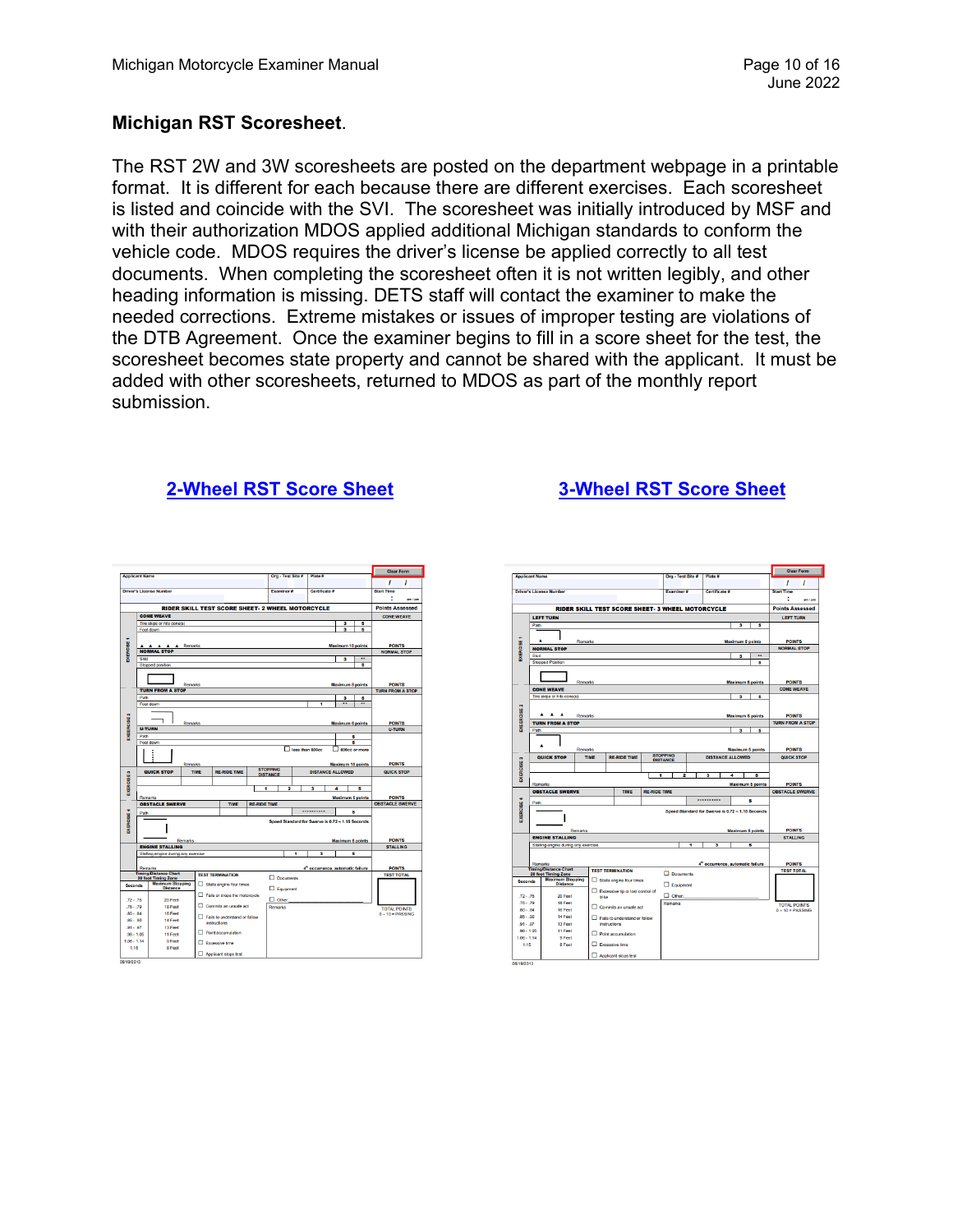[Automatic Failure \(AF\) List](https://www.michigan.gov/documents/sos/MI_RST_Automatic_Failures_List_690656_7.pdf) The AF List was initially introduced by MSF and with their authorization MDOS applied additional Michigan standards to conform the vehicle code. The front page lists the possible failure during all phases of the test. It must be referred to when making a failure assessment. The reason chosen must be written on the scoresheet in the certificate section. If it requires additional explanation, use the scoresheet comment section.

The examiner must provide an accurate summary but should not explain points. The examiner is required to provide the test applicant with the Notice to Unsuccessful [Motorcycle Test Applicants](https://www.michigan.gov/documents/sos/Notice_to_unsuccessful_motorcycle_test_applicants_358693_7.pdf) to ensure the applicant knows they are only permitted two performance failures. In addition, the cycle applicant is allowed only two motorcycle Tips to be issued within a 10-year period. If the applicant fails twice, they will not be issued another motorcycle TIP and be required to attend the Basic Riders Course to obtain their endorsement.



**STATE OF MICHIGAN** DEPARTMENT OF STATE LANSING

#### **INFORMATION FOR UNSUCCESSFUL MOTORCYCLE TEST APPLICANTS**

You did not pass your motorcycle skills test. The Michigan Vehicle Code requires that any person who fails two motorcycle skills tests must successfully complete a motorcycle safety course and present proof of completion to a Secretary of State branch office before obtaining a motorcycle endorsement

Information about motorcycle safety courses and a list of providers is available on the Secretary of State's website at Michigan.gov/Motorcycling.

The test applicant can choose to end the RST at any time from the moment the examiner begins reading the instructions to the moment the examiner begins providing an end of test summary. If the test applicant ends the test, it does not count as a failure on test applicant's record. The examiner is required to report the test result as incomplete.

If it is the first failure, the applicant must wait at least 24 hours before the next test attempt. The summary should include a reminder to review the [Michigan Motorcycle](https://www.michigan.gov/sos/0,4670,7-127-1627_11461_11794-181209--,00.html)  [Operator Manual \(SOS-116\).](https://www.michigan.gov/sos/0,4670,7-127-1627_11461_11794-181209--,00.html) The applicant should practice thoroughly before attempting a second test.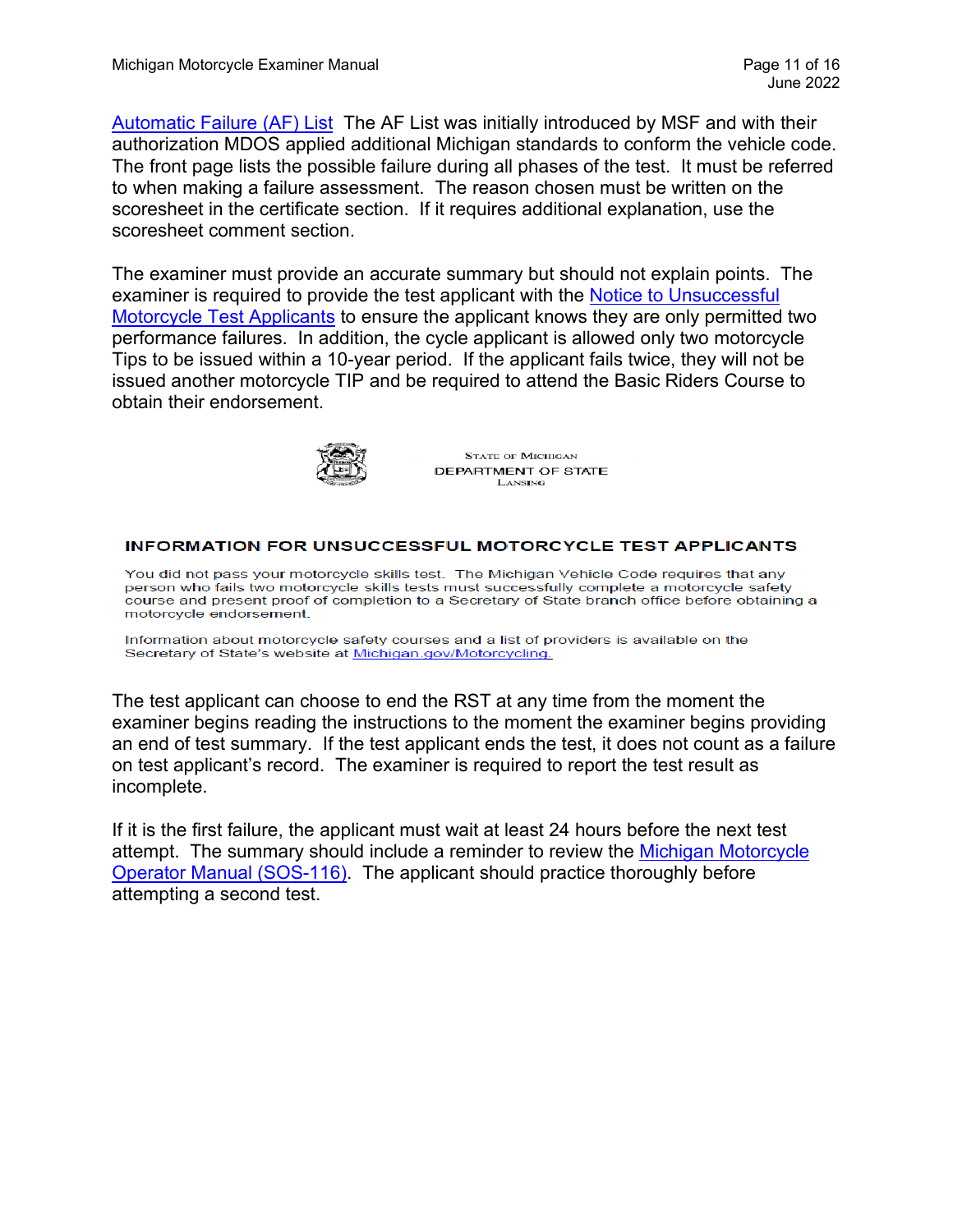## **RST 2-Wheel & 3-Wheel Graded Exercises**

The MSF Examiner Study Guide attached explains in detail the RST 2W & 3W motorcycle skills test exercises for the Michigan driver's license endorsement, pages 22-35, 37-45, and MSF Study Guide Video, practice exercises. Important to each exercise, if the applicant loses control the cycle or at any time performs an illegal/unsafe act or does not follow the directions of the examiner, the examiner will discontinue the test declaring an AF. Occasionally, a 3-Wheel rider puts the cycle up on two wheels, that is an AF.

If four times throughout each of the four exercises, during each exercise, the applicant stalls the test cycle, the examiner will end the test as an AF.

The test applicant is allowed to remove their helmet when the examiner is reading instructions or speaking to the applicant-between exercises. Removing the helmet during an exercise is an AF.

Note throughout the exercises the proper positioning of the examiner. [American](https://www.aamva.org/)  [Association of Motor Vehicle Administrators \(AAMVA\)](https://www.aamva.org/) studies determined the best positions for the best observations by the examiner to objectively score each maneuver. Also, in Michigan the license plate determines which way the rider must swerve their motorcycle. If the last digit of license plate numbers is an odd number, the rider must swerve left. If the number is even, swerve right. If there are only letters, add them up to get an odd or even number. Observation of MSF videos will demonstrate many situations with a variety of large and small cycles to show all manufactured cycles can maneuver this all-test exercises therefore measuring the rider's abilities.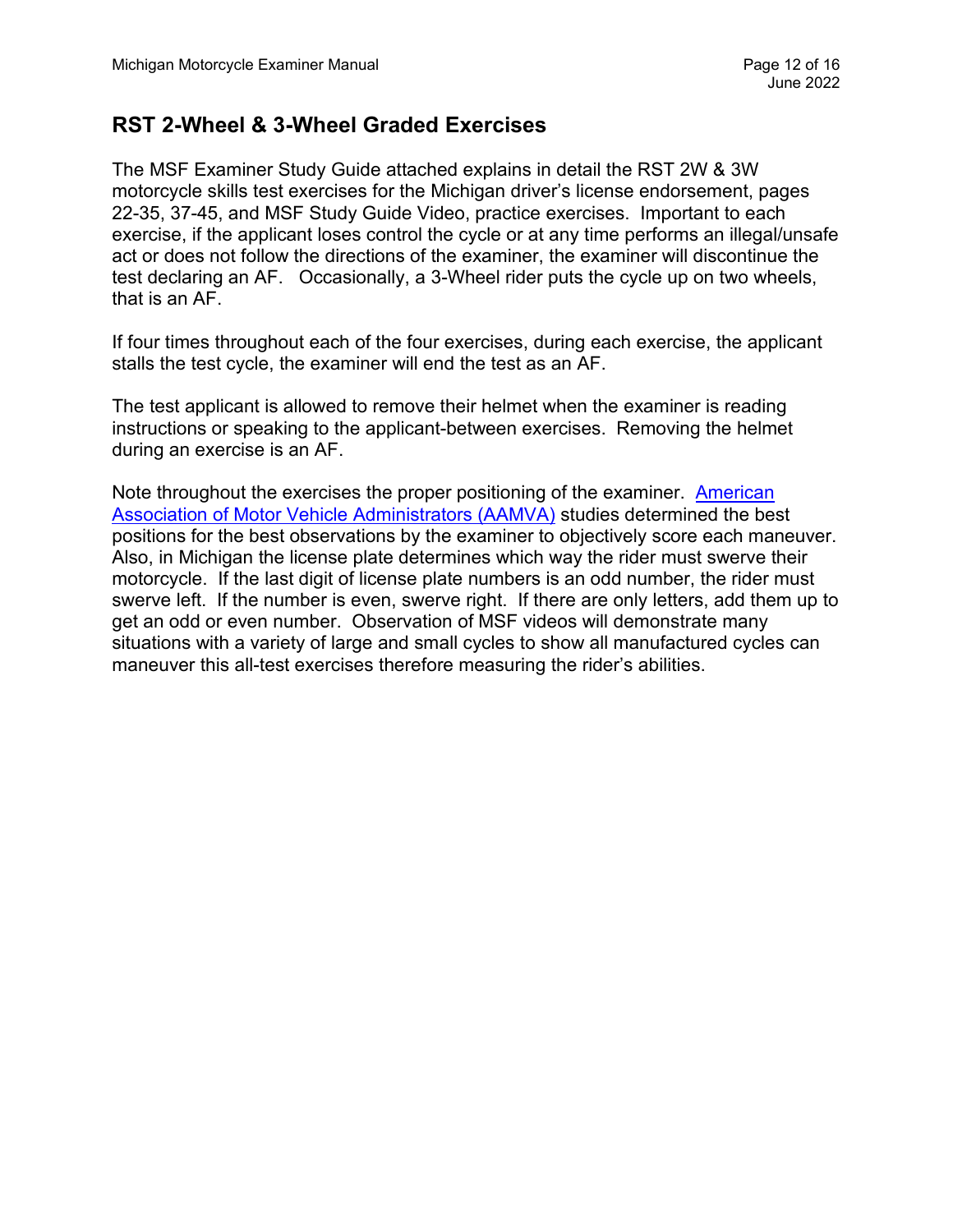# **Driving Skills Test Receipt & Test Summary**

All motorcycle test results are required to be entered in the MDOS Customer [Automobile Records System \(CARS\).](https://dsvsesvc.sos.state.mi.us/TAP/_/) RST examiners provide the test applicant the Driving Skills Test Receipt that is generated by CARS when scheduling the test applicant if they pass the RST. Each test applicant (pass/fail/incomplete) is required to be issued a financial receipt from the examiner and/or Driver Testing Business.

The Examiner must advise the rider of their score and briefly explain the assessment in total. It must be brief, per department standards and RST Examiner Study Guide, page 32. Do not be drawn into arguments over a single aspect of an exercise. The 2-Wheel motorcycle failures are recorded and tracked in CARS. The test applicants unable to meet MDOS/MSF standards will benefit from the MSF Basic Rider Course. Public and private instruction is available. The department webpage can assist the applicant in finding convenient instruction in their locality. Passing the RST represents the minimum novice skill level.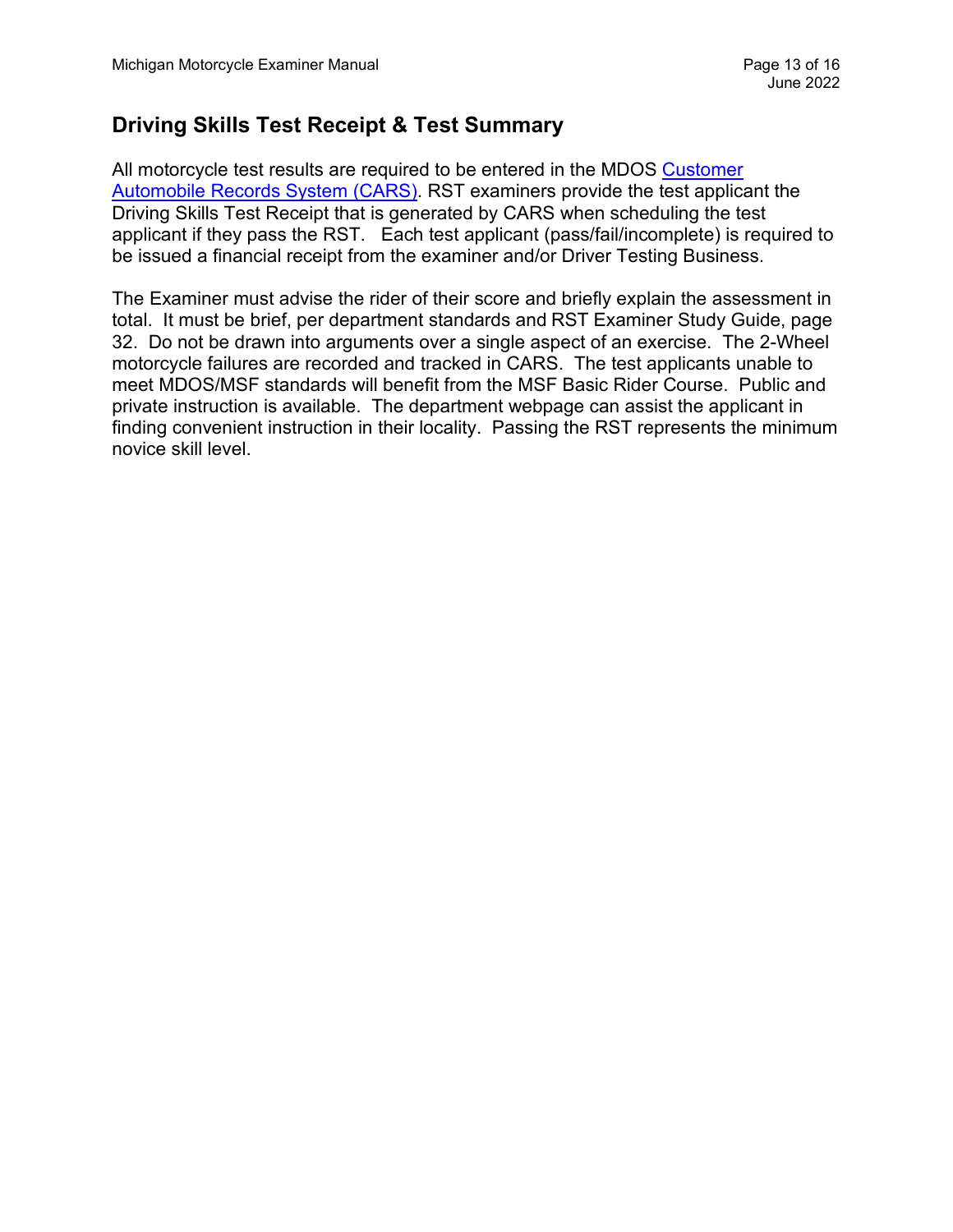# **RST Basic Control Skills Course (BCS)**

In 1997, MDOS adopted the MSF test, conforming it to the Michigan Vehicle Code. Therefore, the test site must meet those minimum standards. In preparation for each test, the examiner must ensure the painted BCS is clean and free of debris within the painted RST course. Cones must be positioned properly on the course for the first exercise. They can be moved for each exercise.

The RST is conducted in a parking lot on a flat, clean surface, clear of cracks, made of asphalt or concrete, and in an isolated location. There is never a test where the applicant is allowed to drive off the BCS course or onto a public thoroughfare. RST testing cannot be conducted during a rainstorm, when standing water is on the test course, if ice is present, or if MDOS personnel determine that the safety of the applicant or examiner is at risk.

The RST basic controls skills course must be constructed with safety in mind. See and use MSF Examiner Study Guide pages 12-20. Use it to lay out and paint a site. Use the diagram below to assist in refreshing the paint. The proper colors are red for the obstacle swerve, yellow for the u turn, and white for everything else. You can contact the DETS for a waiver to change colors for your situation. The area must be It requires a minimum of 6 cones and is painted as required. The test course must be free of debris and in good repair. MDOS expect annual refreshing of paint. It is remeasured when the department inspects the test site. The course must be accurately painted but any extra would be to the benefit to the applicant. Any shortage must be repainted.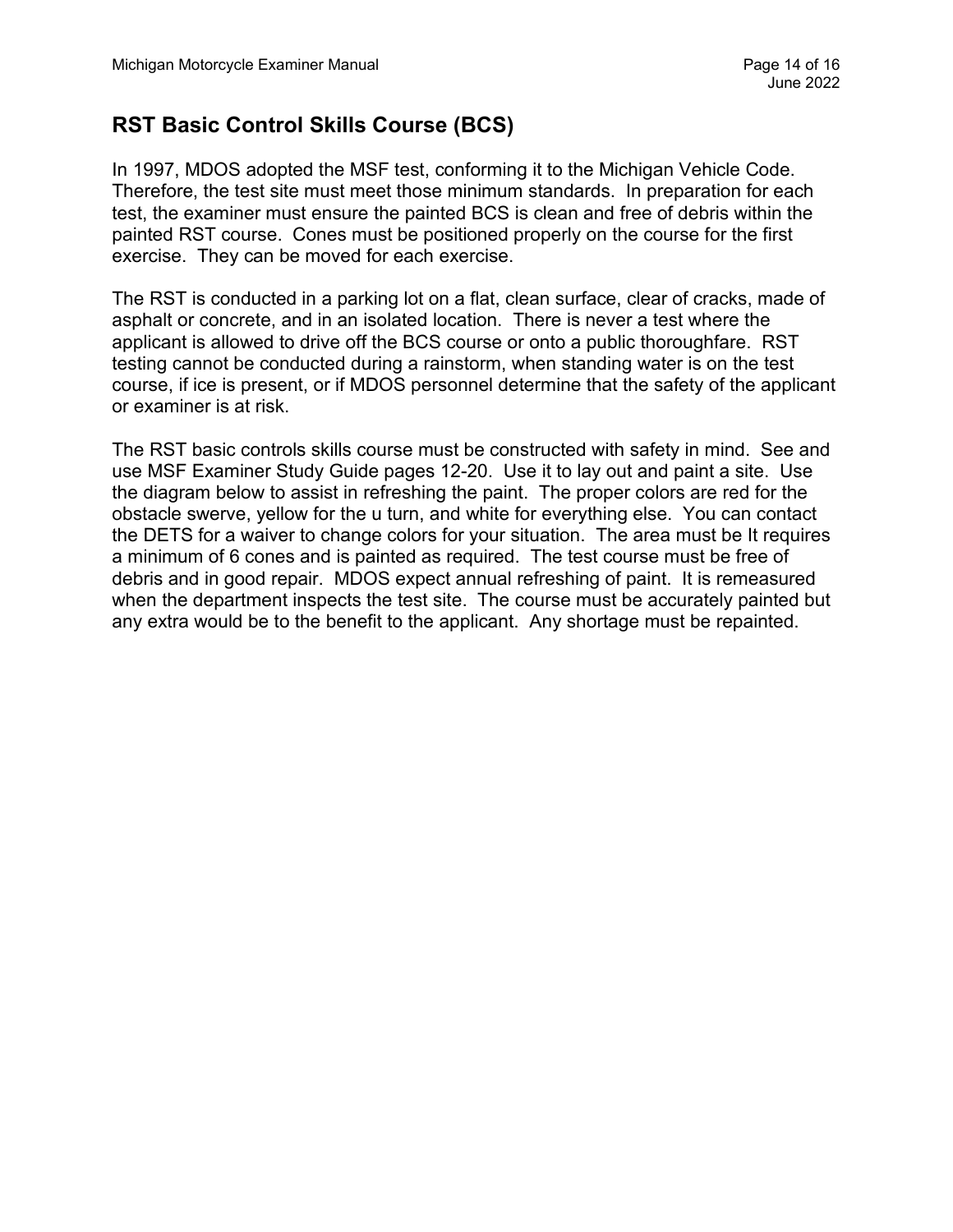Michigan Motorcycle Examiner Manual